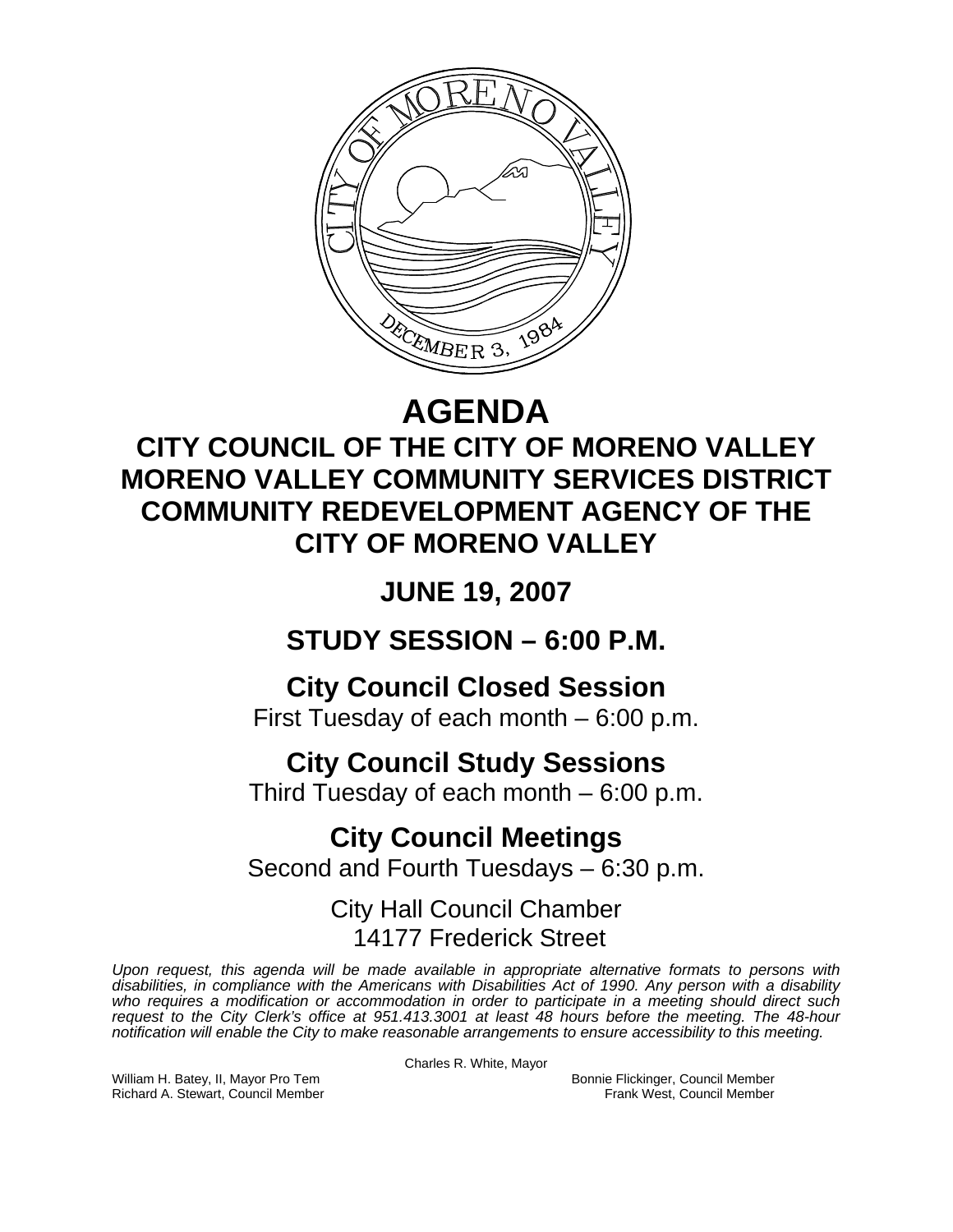### **AGENDA MORENO VALLEY CITY COUNCIL MORENO VALLEY COMMUNITY SERVICES DISTRICT COMMUNITY REDEVELOPMENT AGENCY OF THE CITY OF MORENO VALLEY STUDY SESSION - 6:00 P.M. JUNE 19, 2007**

- **CALL TO ORDER**
- **PLEDGE OF ALLEGIANCE**
- **INVOCATION**
- **ROLL CALL**
- **INTRODUCTIONS**

### • **PUBLIC COMMENTS ON MATTERS UNDER THE JURISDICTION OF THE CITY COUNCIL**

There is a three-minute time limit per person. Please complete and submit a BLUE speaker slip to the City Clerk. All remarks and questions shall be addressed to the presiding officer or to the City Council and not to any individual Council Member, staff member or other person.

- 1. Brand Development (With PowerPoint Presentation) (**CM/10 Min.)**
- 2. Update on Proposed Tobacco Licensing Ordinance (**CA/5 Min.)**
- 3. Discussion Regarding Interviewing of Arts Commission Applicants **(Flickinger/West/5 Min.)**
- 4. A Review of the City's Transient Occupancy Tax (**CM/10 Min.)**
- 5. Directly Elected Mayor (**Batey/West/15 Min.**)
- 6. City Council Requests and Communications

(Times shown are only estimates for staff presentation. Items may be deferred by Council if time does not permit full review.)

 $\triangleleft$  Oral Presentation only – No written material provided